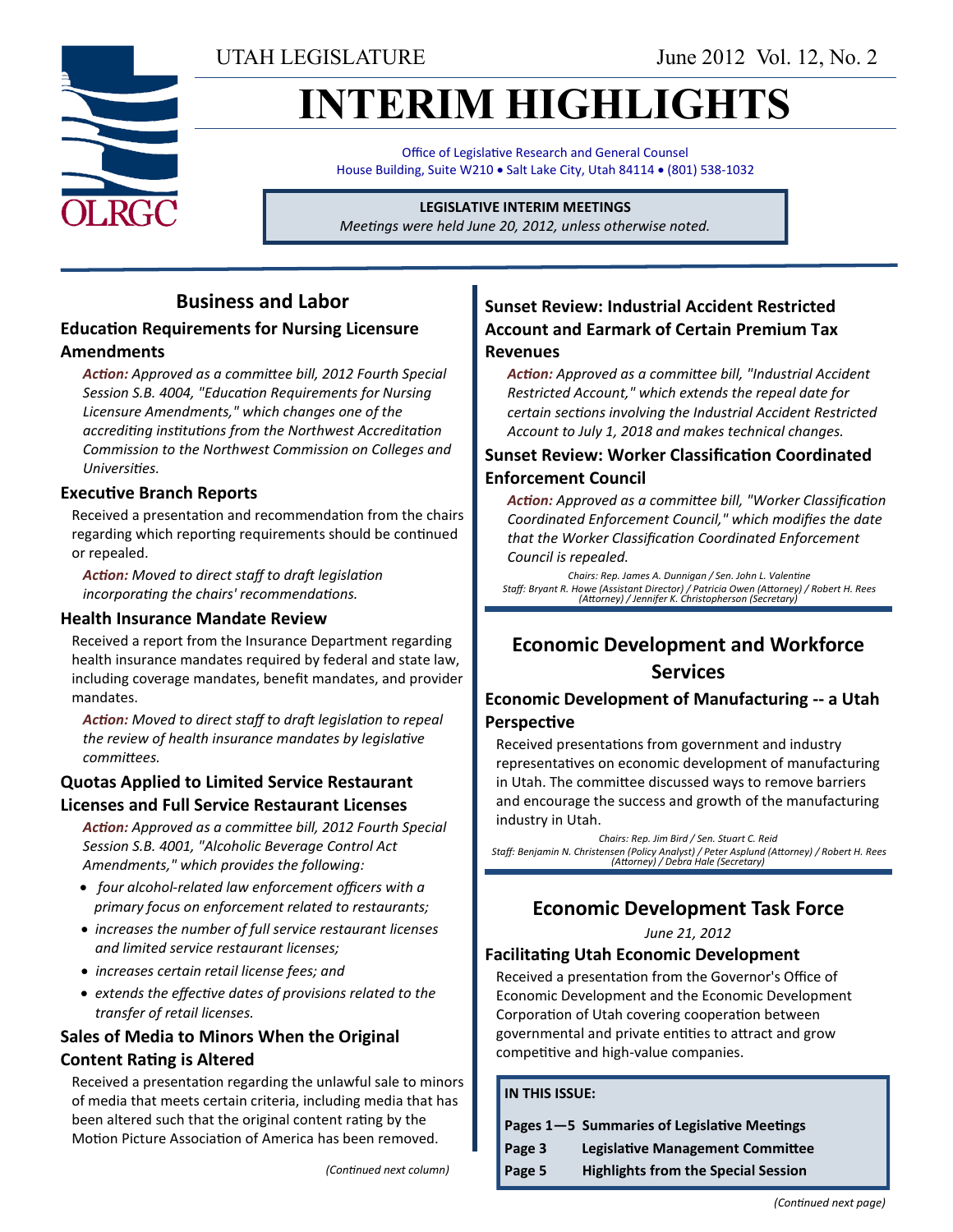### **State of Utah Economy**

Received an overview of the current state of the economy in Utah, including the strengths, weaknesses, and recent trends. Currently, Utah ranks in the top ten, nationally, for long-term and short-term job growth. Despite the strong increase in production and job growth, Utah falls below the national average for increasing personal income. Part of this discrepancy can be explained by the increases in commodity prices, which doesn't directly impact the wages earned or personal income.

*Chairs: Rep. Brad R. Wilson / Sen. Stuart C. Reid Staff: Nathan W. Brady (Policy Analyst) / Benjamin N. Christensen (Policy Analyst) / Robert H. Rees (Attorney) / Jennifer K. Christopherson (Secretary)*

### **Education**

### **College and Career Readiness Assessments**

*Action: Approved as a committee bill, "College and Career Readiness Assessment," which requires school districts and charter schools to administer college and career readiness assessments adopted by the State Board of Education.*

#### **Proposed Legislation on Public Lands**

Received a report from the Constitutional Defense Council and a legislator on issues related to public lands, including the transfer of title to certain public lands from the United States to Utah. The Public Lands Commission has been engaging various groups in other western states, exploring legal strategies and theories, and drafting legislation to address transfer of title.

### **Public Education Budget**

*Action: Approved as a committee bill, 2012 Fourth Special Session S.B. 4003, "New School Year Supplemental Public Education Budget Adjustments," which transfers \$20.5 million from various programs to the Education Fund and appropriates approximately \$25 million to the Minimum School Program for school districts and charter schools in the 2012-13 budget.*

*Chairs: Rep. Francis D. Gibson / Sen. Howard A. Stephenson Staff: Allison M. Nicholson (Policy Analyst) / Constance C. Steffen (Policy Analyst) / Angela Oakes Stallings (Attorney) / Debra Hale (Secretary)*

### **Government Operations**

#### **Retention of Outside Counsel and Other Services**

*Action: Approved as a committee bill, 2012 Fourth Special Session S.B. 4002, "Retention of Outside Counsel, Expert Witnesses, and Litigation Support Services," which requires the Attorney General's Office to make rules to establish disclosure, transparency, accountability, and reporting in relation to the procurement of outside counsel, expert witnesses, and other litigation support services. The legislation is a re-filing of 2012 General Session S.B. 209, "Retention of Outside Counsel, Expert Witnesses, and Litigation Support Services." That bill was invalidated due to an amendment error.*

### **Annual Elections Cleanup Recommendations**

Received a presentation from staff regarding proposed substantive and technical changes to state elections law recommended by the Lieutenant Governor's Office in the committee's May meeting.

*Action: Voted to direct staff to open bill files to address 10 of the 16 election law changes recommended by the Lieutenant Governor's Office.*

### **Anonymous Campaign Contributions**

Discussed potential changes to state law governing the disposition of anonymous contributions made to candidates for public office.

### **Boards and Commissions Report**

Received a report from staff summarizing results from the survey of state boards and commissions requested by the committee during the 2011 Interim.

*Action: Voted to open a bill file to repeal those statutorily created boards and commissions whose survey respondent recommended repeal of the board or commission, and to repeal other boards or commissions. The committee also voted to continue seeking survey responses from those boards and commissions that have yet to submit survey results.*

### **Changing Political Party Affiliation**

Discussed options for addressing the July 1, 2013 sunset date for Utah Code Section 20A-2-107.5 regarding party affiliation.

*Action: Voted to take no action to change the sunset date of July 1, 2013.*

### **Privatization of Surplus Property Services**

Discussed whether some of the surplus property functions of the Department of Administrative Services should be privatized.

*Chairs: Rep. Kraig Powell / Sen. Peter C. Knudson Staff: Art L. Hunsaker (Policy Analyst) / Emily R. Brown (Attorney) / Thomas R. Vaughn (Attorney) / Kimberly A. Heiner (Secretary)*

### **Health and Human Services**

#### **Medicaid Data Breach**

Received a report from the Department of Health and the Department of Technology Services on the Medicaid data breach that occurred in March. The Department of Health reported that it will submit a building block request to fund the cost of responding to the incident, which now totals approximately \$2 million.

#### **Office of Inspector General of Medicaid Services**

Received a report from the Medicaid Inspector General that his office has recovered \$8 million in Medicaid provider reimbursements on a budget of \$1.5 million. Approximately 70% of the funds recovered are credited to the federal government while 30% go to the state. The recovery of an additional \$17.6 million is in process and \$3 million in reimbursements have been avoided.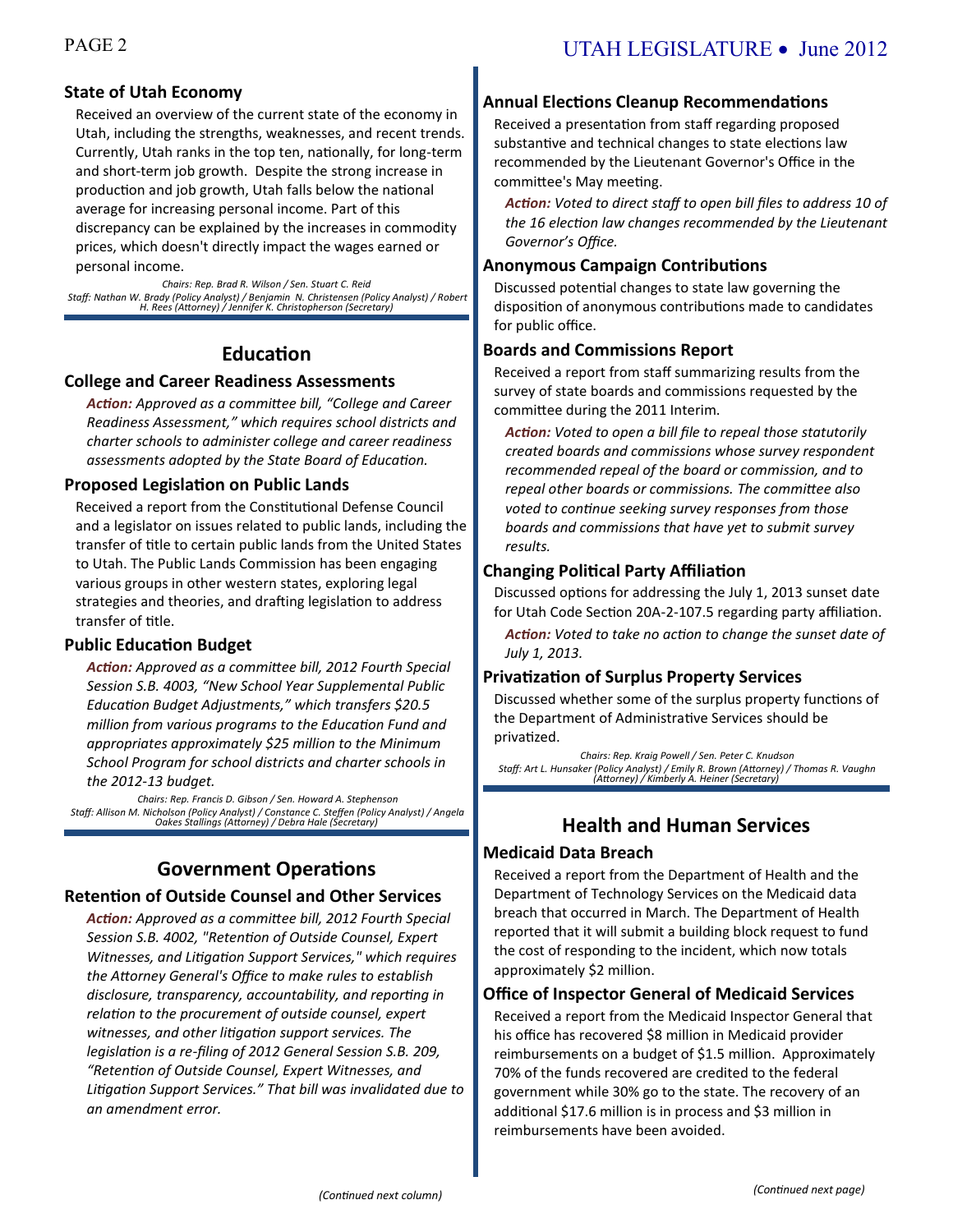### **Sunset Review: Supported Employment Services**

Received a report from the Division of Services for People With Disabilities (DSPD) on its program to help persons with a disability obtain and maintain employment.

*Action: Voted to remove DSPD's supported employment program from the Sunset Act and require the division to give a biennial report on the program to the Health and Human Services Interim Committee.*

*Chairs: Rep. Paul Ray / Sen. Allen M. Christensen Staff: Mark D. Andrews (Policy Analyst) / RuthAnne Frost (Attorney) / Cathy J. Dupont (Attorney) / Lori R. Rammell (Secretary)*

### **Judiciary**

### **Report from Legislative Auditor**

Received a report from the Legislative Auditor regarding "A Performance Audit of the Division of Child and Family Services." Considered intent language and recommendations about the audit from the Office of the Legislative Fiscal Analyst and received an update regarding compliance with audit recommendations from the Department of Human Services and the Division of Family and Child Services.

*Chairs: Rep. Kay L. McIff / Sen. Mark B. Madsen Staff: Jerry D. Howe (Policy Analyst) / Esther Chelsea-McCarty (Attorney) / Jennifer K. Christopherson (Secretary)*

### **Law Enforcement and Criminal Justice**

### **License Plate Readers**

Discussed the current practice in Utah of governmental entities using license plate readers. Reviewed the rules governing the use of license plate readers, who has access to the information, and how the information is collected and stored.

### **Master Study Resolution Items**

Received presentations from the sponsors of those Master Study Resolution items that the committee prioritized for the 2012 Interim. The committee discussed:

- studying the fiscal impact and moral issues regarding capital punishment;
- amending existing statutes regarding the crime of enticing minors through the internet; and
- consolidating various emergency response provisions in existing statute.

Additionally, the committee will likely study, but did not have time to review, the issue of increasing costs of correctional health care.

*Chairs: Rep. Curtis Oda / Sen. Todd Weiler Staff: Nathan W. Brady (Policy Analyst) / Susan Creager Allred (Attorney) / Lori R. Rammell (Secretary)*

### **Legislative Management Committee** *June 19, 2012*

*Actions*

*Approved the prioritized study items of the following interim committees:*

*• Business and Labor*

## PAGE 3 INTERIM HIGHLIGHTS • June 2012

- *Economic Development and Workforce Services*
- *Education*
- *Government Operations*
- *Health and Human Services*
- *Judiciary*
- *Law Enforcement and Criminal Justice*
- *Natural Resources, Agriculture, and Environment*
- *Political Subdivisions*
- *Public Utilities*
- *Revenue and Taxation*
- *Transportation*

*Approved the meetings and agendas of the following appropriations subcommittees:*

- *Higher Education*
- *Infrastructure and General Government*
- *Social Services*
- *Executive Offices and Criminal Justice*

### **Report from State Auditor**

Received a report from the State Auditor about the use of state purchasing cards. The study noted that state agencies are not following all of the requirements related to procurement policies and the use of purchase cards contained in State Accounting Policies and Procedures issued by the Department of Administrative Services.

*June 20, 2012*

### **Amicus Brief**

*Action: Voted to direct the Office of Legislative Research and General Counsel to file an amicus brief on behalf of the Legislature in the appeal of the case "Utahans for Ethical Government v. Clerks of All Counties in the State of Utah, et. al."* 

*Chairs: Speaker Rebecca D. Lockhart / President Michael G. Waddoups Staff: Michael E. Christensen (Director) / John L. Fellows (General Counsel) / Phalin L. Flowers (Administrative Assistant)*

### **Native American Legislative Liaison Committee**

*June 21, 2012*

### **Meetings with Tribal Leaders**

Members of the committee met with local tribal leaders from the Confederated Tribes of the Goshute Reservation on the reservation at Ibapah, Utah. Issues discussed included economic development, water, transportation, and telecommunications.

*Chairs: Rep. Jack R. Draxler / Sen. Kevin T. Van Tassell Staff: John Q. Cannon (Managing Policy Analyst) / Michael E. Christensen (Director) / Patricia Owen (Attorney) / Lori R. Rammell (Secretary)*

## **Natural Resources, Agriculture, and Environment**

### **Boating Safety**

Discussed proposed legislation regulating boating speed when an individual is riding in certain parts of a motorboat.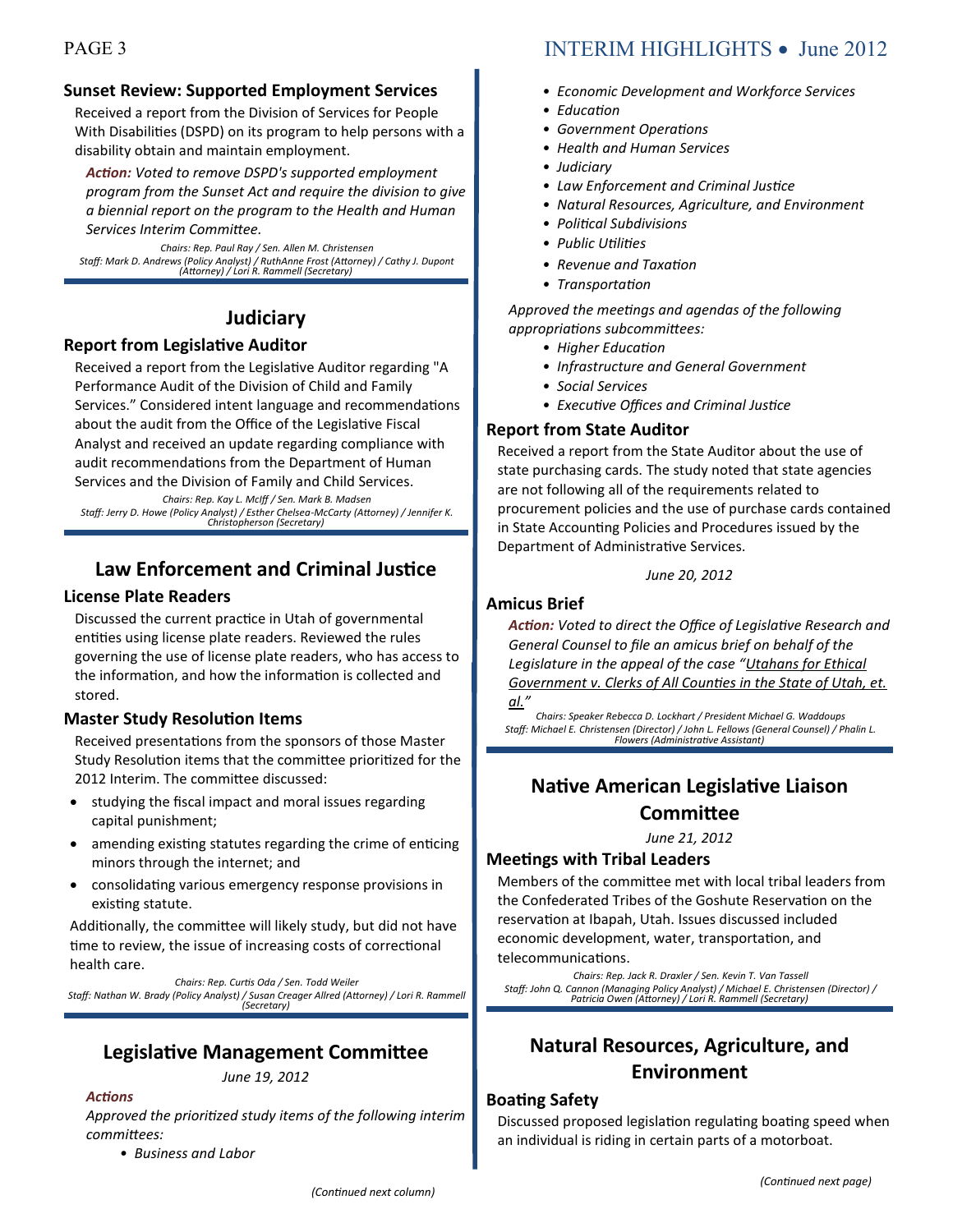### **Department of Environmental Quality Issues**

Received a report from the Department of Environmental Quality on emerging issues including: department process improvement; Uintah Basin air quality; PM 2.5 state implementation plan; Petroleum Storage Tank Trust Fund cost recovery; nutrient pollution; use of water resources in the development of oil shale and oil sands; state funding of water projects; and Great Salt Lake water quality.

#### **Sale of Hunting and Fishing Licenses**

Discussed using data obtained by the Division of Wildlife Resources through the sale of hunting and fishing licenses to help identify individuals with outstanding warrants.

### **Transfer of Public Lands**

The Constitutional Defense Council reported on its study of the transfer of public lands and associated legislation to the Natural Resources, Agriculture, and Environment Interim Committee.

*Chairs: Rep. Roger E. Barrus / Sen. Ralph Okerlund Staff: J Brian Allred (Policy Analyst) / Tracy J. Nuttall (Attorney) / Kimberly A. Heiner (Secretary)*

### **Political Subdivisions**

### **Definition of Rural**

Received briefings from staff and heard comments from the study sponsor, Governor's Office of Economic Development, Department of Workforce Services, Department of Health, Utah Association of Counties, and the Utah League of Cities and Towns. The comments related to:

- existing definitions of 'rural' in statute and administrative rules;
- impacts on rural programs; and
- whether a standard definition of 'rural' should be adopted.

#### **Homeowner Associations**

Received a briefing from a legislator on the concepts of forthcoming legislation, which would modify provisions relating to the Condominium Ownership Act and the Community Association Act.

### **Repeal of Tax Opinion Question**

Reviewed 2012 Fourth Special Session S.J.R. 401, "Joint Resolution - Repealing Tax Opinion Question." *Chairs: Rep. R. Curt Webb / Sen. Casey O. Anderson*

*Staff: Joseph T. Wade (Policy Analyst) / Victoria Ashby (Attorney) / Chelsea B. Lloyd (Secretary)*

### **Public Utilities and Technology**

### **Coal to Natural Gas Base-load Energy Conversion**

Received a brief report from the Utah School and Institutional Trust Lands Administration (SITLA) about the impact of electric power plants converting from using coal to natural gas for producing electricity. The report indicated that all SITLA natural gas is currently under contract and that if coal was not used in Utah power plants the cost would be about \$220 million annually.

#### **Water Development**

Received a presentation on the history of water development in the Western United States and Utah. The presentation included information on projected population growth over the next 30 years and how much water would be needed to service that growth. Funding was also discussed, specifically the need to broaden the sources to include on going General Fund revenues.

*Chairs: Rep. Michael E. Noel / Sen. J. Stuart Adams Staff: Richard C. North (Policy Analyst) / Robert H. Rees (Attorney) / Tracey Fredman (Secretary)*

### **Revenue and Taxation**

### **Dynamic v. Static Fiscal Notes**

Received a presentation from staff on options for producing dynamic fiscal notes examining future economic effects from a tax policy change, including options for the fiscal note itself and for a separate explanatory note that addresses potential impacts.

#### **Property Tax**

Reviewed various property tax issues, including truth in taxation and the Tax Commission's property tax rate website, bond election timing and procedures, and property tax appeal assistance.

*Action: Voted to request that committee staff draft the following two committee bills related to property tax:*

- *a bill addressing bond election timing and procedures; and*
- *a bill amending statutes related to those who can assist property owners in property tax appeals.*

### **Review of Tax Credits and Exemptions**

Received background information from staff on tax exemptions and credits, including a list of property tax exemptions, sales and use tax exemptions, and income tax exemptions and credits.

#### **Sales and Use Tax**

*Action: Voted to request that committee staff draft a committee bill related to an exemption from sales and use taxation when related parties enter into lease agreements.*

### **Sales and Use Tax - Internet & Other Remote Sellers**

*Action: Voted to request that committee staff draft a committee bill urging Congress to enact legislation authorizing states to collect sales tax from both retailers with physical presence in a state and remote sellers who make sales within the state.*

#### **Telecommunications Taxes**

Received background information from staff on existing federal, state, and local taxes and fees charged on telecommunications services.

*Chairs: Rep. Patrick Painter / Sen. Curtis S. Bramble Staff: Bryant R. Howe (Assistant Director) / Phillip V. Dean (Policy Analyst) / Rebecca L. Rockwell (Attorney) / Chelsea B. Lloyd (Secretary)*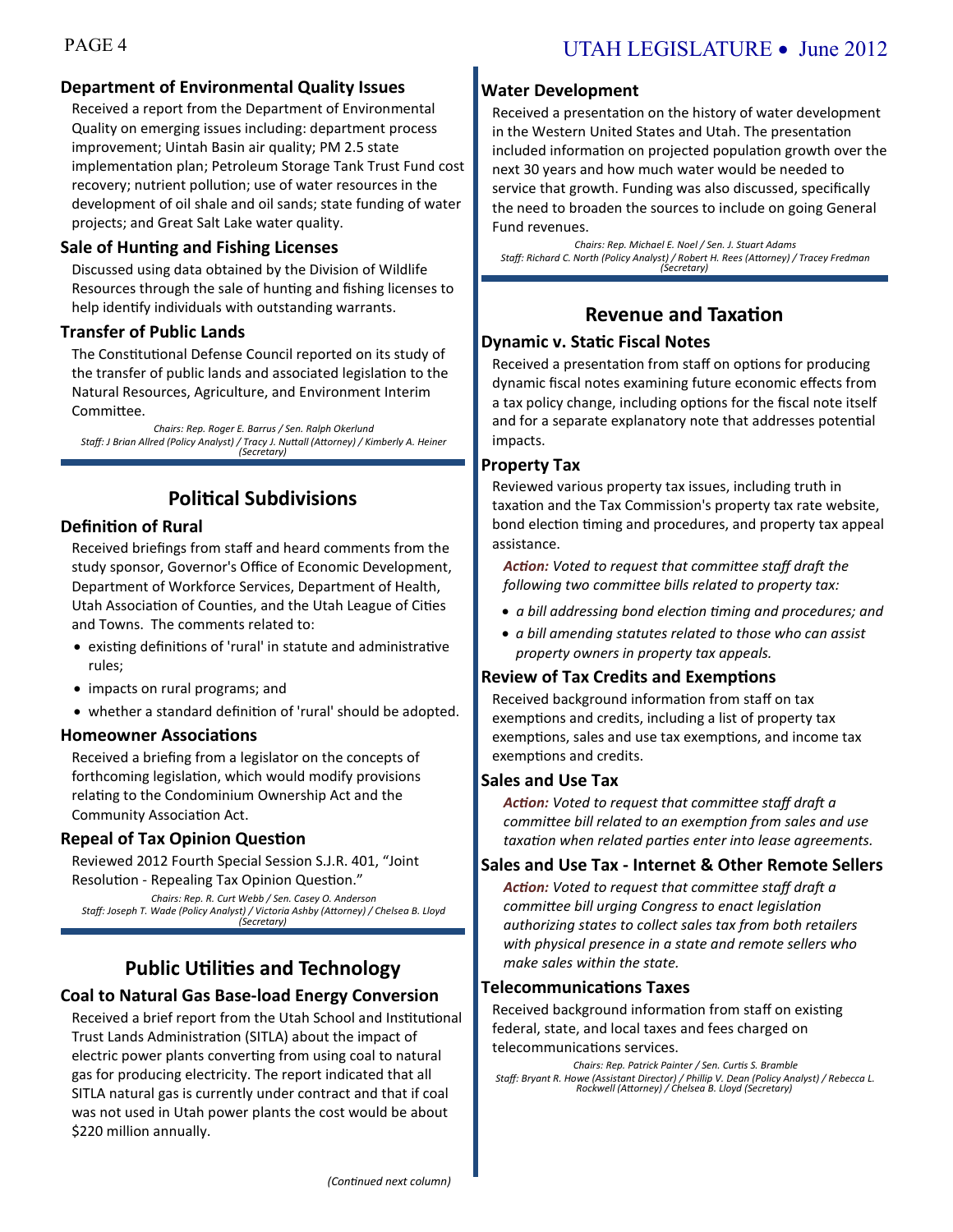### **Transportation**

### **Annual State Highway System Changes**

Received a statutorily required report from the Utah Department of Transportation regarding proposed changes to the following roads: State Routes 48, 146, and 74; and North County Boulevard in Lindon, Pleasant Grove, American Fork, and Highland.

### **Prioritization of New Transportation Capacity Projects**

Reviewed, as required by statute, proposed changes to the administrative rule that governs the prioritization of new transportation capacity projects.

### **Railroad Safety**

Received a presentation from the Utah Transit Authority (UTA) on railroad safety issues such as distracted walking.

### **UTA Customer Information**

*Action: Adopted a motion to open a committee bill file to classify certain UTA customer information as a private record under the Government Records Access Management Act.*

#### **UTA Update**

Received a presentation from UTA on the state of its budget and finances and projects that were recently finished or are currently under construction. UTA reported that the five light rail extension projects that it committed to build in 2006 are under budget and likely to be finished by 2013, two years ahead of schedule.

#### **Yield to Buses**

Received a presentation from UTA on the need for vehicles to yield to buses coming back into traffic after pulling over to pick up or drop off passengers.

*Chairs: Rep. Bradley M. Daw / Sen. Kevin T. Van Tassell Staff: Leif G. Elder (Policy Analyst) / Shannon C. Halverson (Attorney) / Tracey Fredman (Secretary)*

### **Utah International Relations and Trade Commission**

*June 19, 2012*

### **American Committee on Foreign Relations - Salt Lake Chapter**

Received a report on the Salt Lake Chapter of the American Committee on Foreign Relations about its role in promoting international relations with Utah. The chapter receives numerous domestic and foreign speakers annually and is a forum for grass-roots discussion.

#### **International Treaty Update**

Received treaty updates on the Law of the Sea, Rare-Earth Minerals, and Small Arms Trade. Other treaties discussed include recently approved Colombia, Panama, and South Korea Free Trade Agreements.

Currently, the U.S. is not a signatory to the Law of the Sea and legislation has been introduced in both houses of congress opposing the Small Arms treaty.

### **Legislator International Protocol Training**

Discussed internationally accepted protocols for both formal and informal meetings of diplomatic corps and trade mission visitors for legislators. Because Utah is the second fastest state in export growth and received over 400 international trade missions in 2011, the issue of developing an ongoing legislator training program in diplomatic protocol is critical.

#### **Utah Consul General Program**

Discussed Utah's Consul General program, including Honorary Consul General officials, their function, and how the program benefits international trade missions with trading partners, citizens, and the business community.

*Chairs: Rep. Eric K. Hutchings / Sen. Mark B. Madsen Staff: Richard C. North (Policy Analyst) / Peter Asplund (Attorney) / Debra Hale (Secretary)*

## **2012 Fourth Special Session — June 20, 2012**

The Legislature passed:

- *S.B. 4001 Alcoholic Beverage Control Act Amendments* (J. Valentine). This bill amends provisions related to the Alcoholic Beverage Control Act.
- S.B. 4002 Retention of Outside Counsel, Expert Witnesses, and Litigation Support Services (J.S. Adams). This bill requires the attorney general's office to make rules to establish disclosure, transparency, accountability, and reporting in relation to the procurement of outside counsel, expert witnesses, and other litigation support services.
- *S.B. 4003 New School Year Supplemental Public Education Budget Adjustments* (A. Osmond). This bill supplements or reduces appropriations previously provided for school districts, charter schools, and certain state education agencies for the fiscal year beginning July 1, 2012, and ending June 30, 2013.
- *S.B. 4004 Education Requirements for Nursing Licensure Amendments* (G. Davis). This bill amends the accreditation requirements for nursing education programs.
- *S.J.R. 401 Joint Resolution - Repealing Tax Opinion Question* (R. Okerlund). This joint resolution repeals 2012 General Session, H.J.R. 13, Joint Resolution - Tax Opinion Question, which directs the lieutenant governor to present an opinion question to registered voters on whether to impose a state sales and use tax for certain purposes.